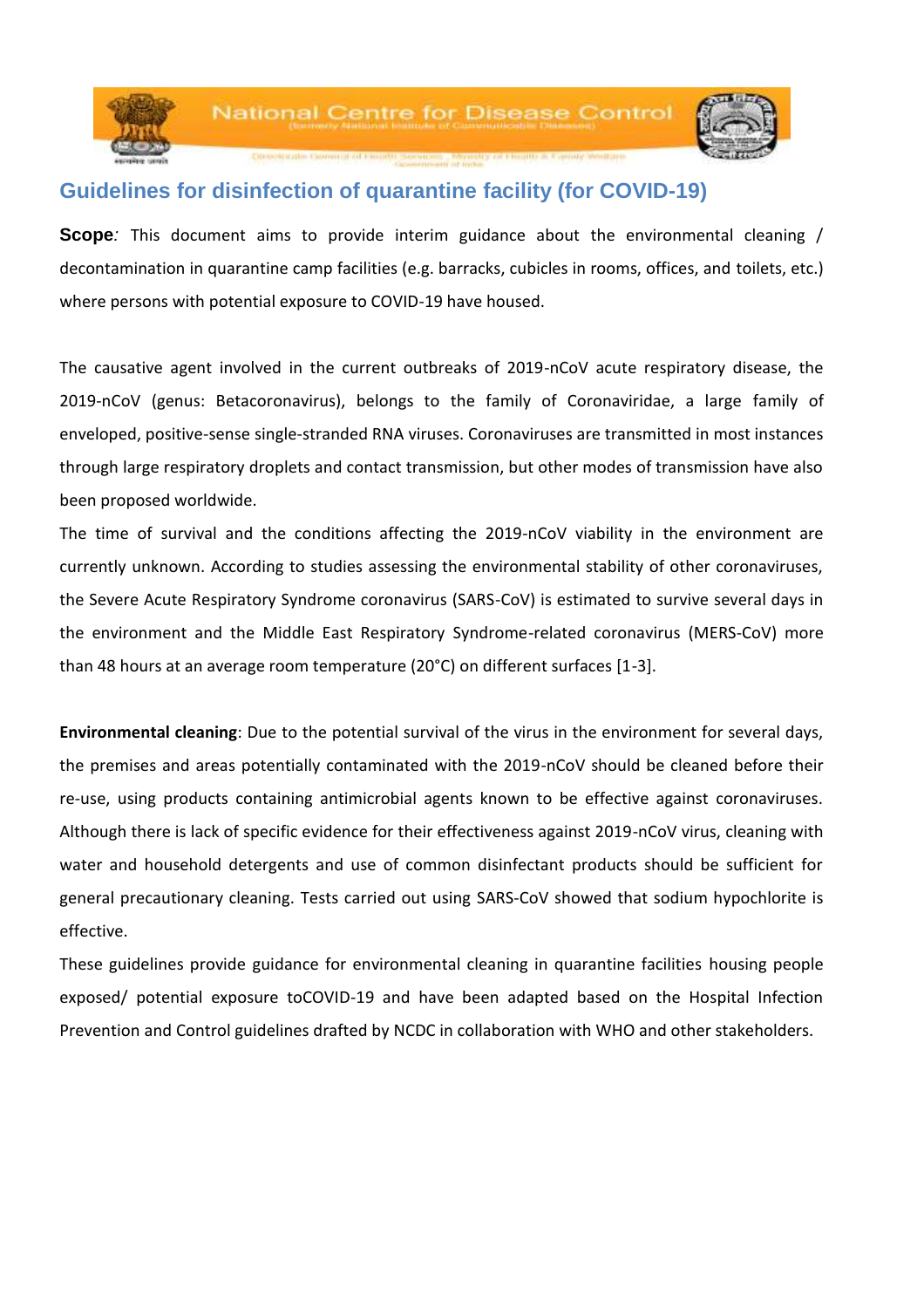| <b>Area/Items</b>                                                    | <b>Item/Equipment</b>                                                                                                                                                                                                                                               | <b>Process</b>                                   | <b>Method/Procedure</b>                                                                                                                                                                                                                                                                                                                                                                                                                                                                                                                                                                                                                                                                                                                                                                                                                                                                                                                                                                                                      |  |
|----------------------------------------------------------------------|---------------------------------------------------------------------------------------------------------------------------------------------------------------------------------------------------------------------------------------------------------------------|--------------------------------------------------|------------------------------------------------------------------------------------------------------------------------------------------------------------------------------------------------------------------------------------------------------------------------------------------------------------------------------------------------------------------------------------------------------------------------------------------------------------------------------------------------------------------------------------------------------------------------------------------------------------------------------------------------------------------------------------------------------------------------------------------------------------------------------------------------------------------------------------------------------------------------------------------------------------------------------------------------------------------------------------------------------------------------------|--|
| <b>Clinical Area</b>                                                 |                                                                                                                                                                                                                                                                     |                                                  |                                                                                                                                                                                                                                                                                                                                                                                                                                                                                                                                                                                                                                                                                                                                                                                                                                                                                                                                                                                                                              |  |
| General clinical areas<br>Floors (clinical areas) -<br>daily mopping | Dust mops<br>Mop<br>(No broom will be<br>used for sweeping)<br>Detergent/<br>sanitizer-hot<br>water, sodium<br>hypochlorite(1%)<br>Three buckets<br>(one with plain<br>water and one<br>with detergent<br>solution;<br>one bucket for<br>sodium<br>hypochlorite(1%) | Sweeping<br>Cleaning<br>Daily mopping            | Sweep with the dust mop or<br>damp mop to remove surface<br>dust. Sweep under the furniture<br>and remove dust from corners.<br>Gathered dust must be removed<br>using a hearth brush and shovel.<br>The sweep tool should be<br>cleaned or replaced after use.<br>Prepare cleaning solution<br>detergent<br>with<br>using<br>warm water<br>Use the three-bucket<br>technique for mopping the<br>floor, one bucket with plain<br>water and one with the<br>detergentsolution.<br>First mop the area with the warm<br>$\bullet$<br>water and detergent solution.<br>After mopping clean the mop in<br>plain water and squeeze it.<br>Repeat this procedure for the<br>$\bullet$<br>remaining area.<br>Mop area again using sodium<br>hypochlorite 1% after drying the<br>area.<br>In between mopping if solution<br>or water is dirty change it<br>frequently.<br>Mop the floor starting at the<br>far corner of the room and<br>work towards thedoor.<br>Clean articles between<br>cleaning.<br>Note: Mopping should be done |  |
| Ceiling and Walls                                                    | Sweeping tool<br>Duster<br>Bowl/ small bucket<br>of soap solution<br>Plain water                                                                                                                                                                                    | Damp dusting                                     | twice a day<br>Damp dusting with a long<br>$\bullet$<br>handledtool for the walls and<br>ceiling done with very little<br>moisture, just enough to collect<br>thedust.<br>Damp dusting should be done<br>$\bullet$<br>in straight lines that overlap<br>one another.<br>Change the mop head/cover when<br>$\bullet$<br>soiled.<br>Note: Should be done once a week or<br>after examining a suspect case                                                                                                                                                                                                                                                                                                                                                                                                                                                                                                                                                                                                                      |  |
|                                                                      | Care of mop                                                                                                                                                                                                                                                         | Hot water Detergent<br>Sodium hypochlorite<br>1% | Clean with hot water and<br>$\bullet$<br>detergent solution, disinfect it with<br>sodium hypochlorite and keep for<br>drying upsidedown.                                                                                                                                                                                                                                                                                                                                                                                                                                                                                                                                                                                                                                                                                                                                                                                                                                                                                     |  |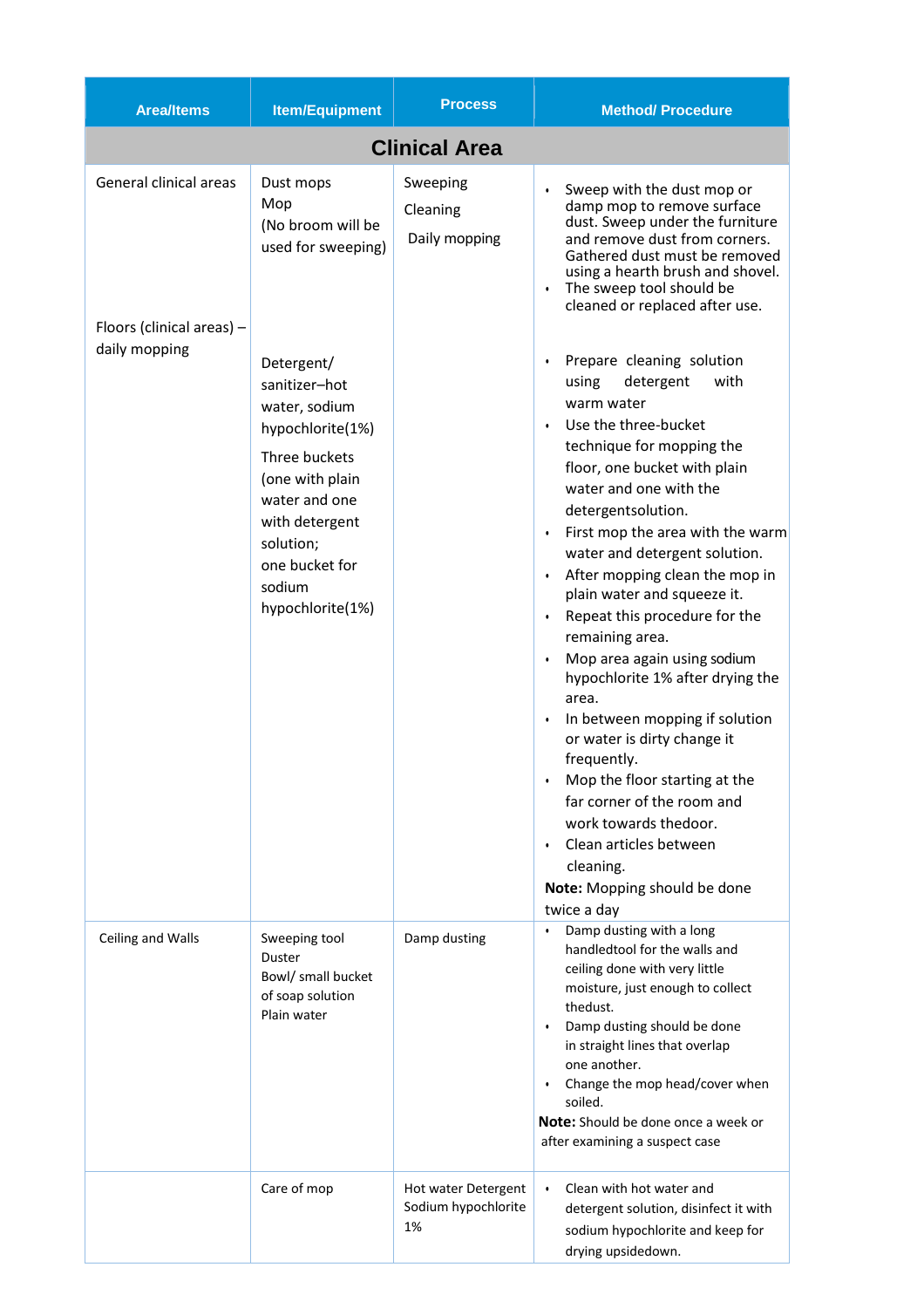| Doors and door knobs                                                    | Damp cloth or Sponge<br>squeeze mop<br>Detergent                                                                                                                                                            | Thorough washing                   | The doors are to be washed with<br>a brush, using detergent and<br>water once a week (on one<br>defined day); gently apply cloth<br>to soiled area, taking care not to<br>remove paint, then wipe with<br>warm water to remove excess<br>cleaningagent.<br>Door knobs and other frequently<br>$\bullet$<br>touched surfaces should be<br>cleaned daily.                                                                                                                                                                                                                                                                                                                                          |
|-------------------------------------------------------------------------|-------------------------------------------------------------------------------------------------------------------------------------------------------------------------------------------------------------|------------------------------------|--------------------------------------------------------------------------------------------------------------------------------------------------------------------------------------------------------------------------------------------------------------------------------------------------------------------------------------------------------------------------------------------------------------------------------------------------------------------------------------------------------------------------------------------------------------------------------------------------------------------------------------------------------------------------------------------------|
| Isolation room                                                          | Detergent/ Sanitizer-<br>warm water, sodium<br>hypochlorite (1%)<br>Three buckets<br>(one with plain<br>water and one<br>with detergent<br>solution);<br>separate bucket for<br>sodium hypochlorite<br>(1%) | <b>Terminal cleaning</b>           | Before cleaning an isolation<br>$\bullet$<br>room, liaise with infection<br>control team for details of any<br>special requirements. Staff will<br>be instructed on specific cleaning<br>procedures required with<br>reference to<br>Safety uniform to be worn.<br>Chemicals or disinfectants to be<br>$\bullet$<br>used.<br>Also, if bed screen and shower<br>$\bullet$<br>screen are to be cleaned or<br>changed, refer cleaning in<br>isolation rooms.                                                                                                                                                                                                                                        |
| All clinical areas/<br>Laboratories/ Wherever<br>spill care is required | Sodium hypochlorite<br>(1%)<br>Rag piece<br>Absorbent paper<br>Unsterile gloves<br>Spill care kit<br>Mop<br>Hot water                                                                                       | Blood and body fluid<br>spill care | Wear non-sterile gloves.<br>٠<br>For large spills, cover with<br>$\bullet$<br>absorbent paper/rag piece<br>if any broken glass and sharps,<br>using a pair of forceps and<br>gloves, carefully retrieve. Use a<br>large amount of folded absorbent<br>paper to collect small glass<br>splinters. Place the broken items<br>into the puncture proof sharps<br>container.<br>Cover the spill with sodium<br>hypochlorite(1%)for 10-20<br>minutes contact time.<br>Clean up spill and discard into<br>infectious waste bin, and mop<br>area with soap and hot water.<br>Clean the mop and mop area<br>with 1% sodium hypochlorite.<br>Wash mop with detergent and<br>hot water and allow it to dry. |
| Stethoscope                                                             | Alcohol-based<br>rub/Spirit swab                                                                                                                                                                            | Cleaning                           | Should be cleaned with detergent<br>$\bullet$<br>and water.<br>Should be wiped with alcohol<br>$\bullet$<br>based rub/spirit swab before each<br>patient contact.                                                                                                                                                                                                                                                                                                                                                                                                                                                                                                                                |
| BP cuffs and covers                                                     | Detergent<br>Hot water                                                                                                                                                                                      | Washing                            | Cuffsshouldbewipedwithalcohol-<br>$\bullet$<br>based disinfectant and regular<br>laundering is recommended for<br>the cover.                                                                                                                                                                                                                                                                                                                                                                                                                                                                                                                                                                     |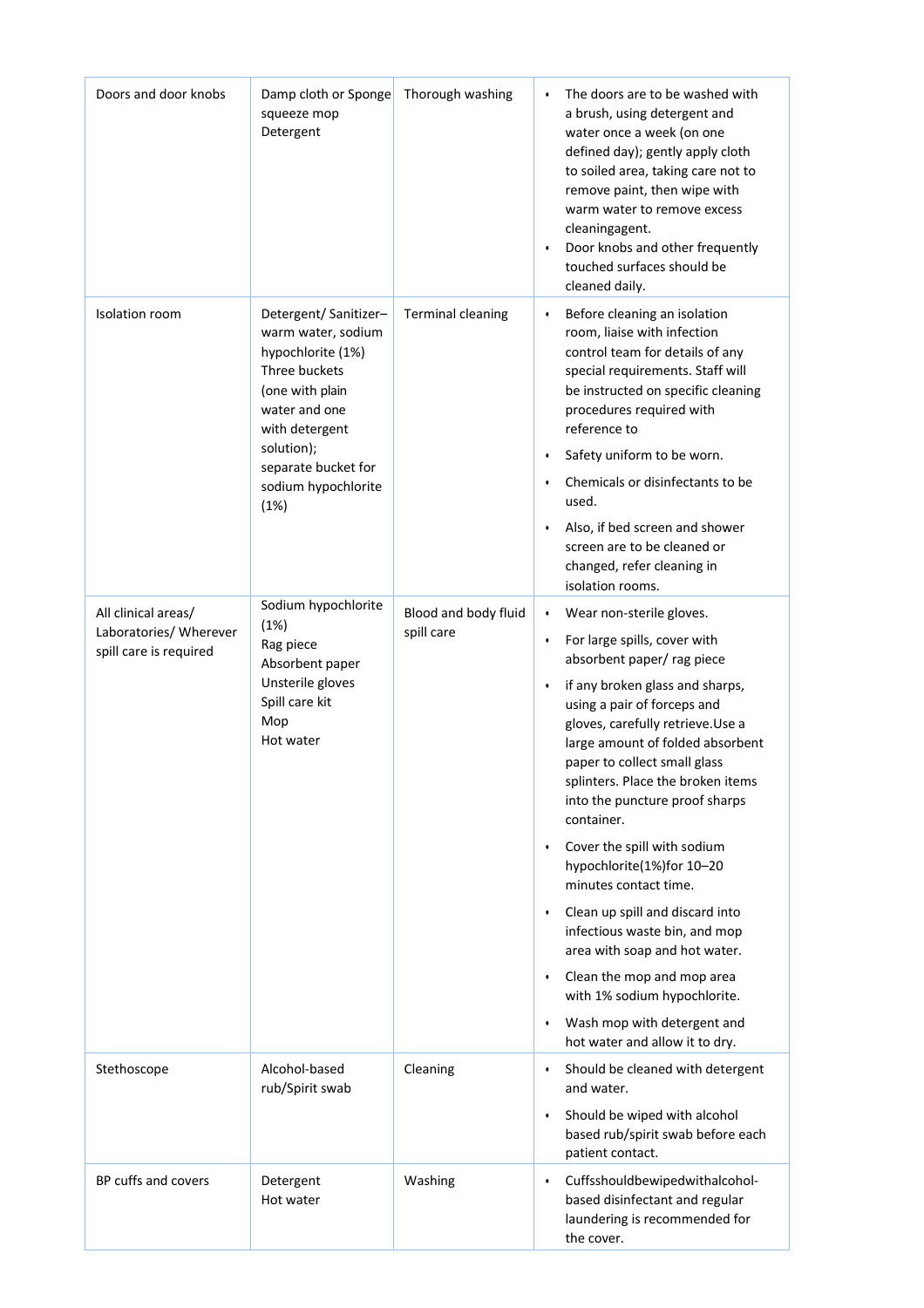| Thermometer                       | Detergent and water<br>Alcohol rub Individual<br>thermometer holder | Cleaning          | Should be stored dry in individual<br>$\bullet$<br>holder.<br>Clean with detergent and tepid<br>$\bullet$<br>water and wipe with alcohol rub<br>in between patient use.<br>Store in individual holder<br>٠<br>inverted.<br>Preferably one thermometer for<br>$\bullet$<br>each patient. |
|-----------------------------------|---------------------------------------------------------------------|-------------------|-----------------------------------------------------------------------------------------------------------------------------------------------------------------------------------------------------------------------------------------------------------------------------------------|
| Injection and dressing<br>trolley | Detergent and water<br><b>Duster Disinfectant</b><br>(70% alcohol)  | Cleaning          | To be cleaned daily with<br>$\bullet$<br>detergent and water.<br>After each use should be wiped<br>$\bullet$<br>with disinfectant.                                                                                                                                                      |
| Refrigerators                     | Detergent and water<br>Absorbent paper or<br>clean cloth            | Cleaning (weekly) | Empty the fridge and store<br>$\bullet$<br>thingsappropriately.<br>Defrost, decontaminate and clean<br>$\bullet$<br>with detergent.<br>Dry it properly and replace the<br>$\bullet$<br>things.<br>Weekly cleaning is recommended.<br>٠                                                  |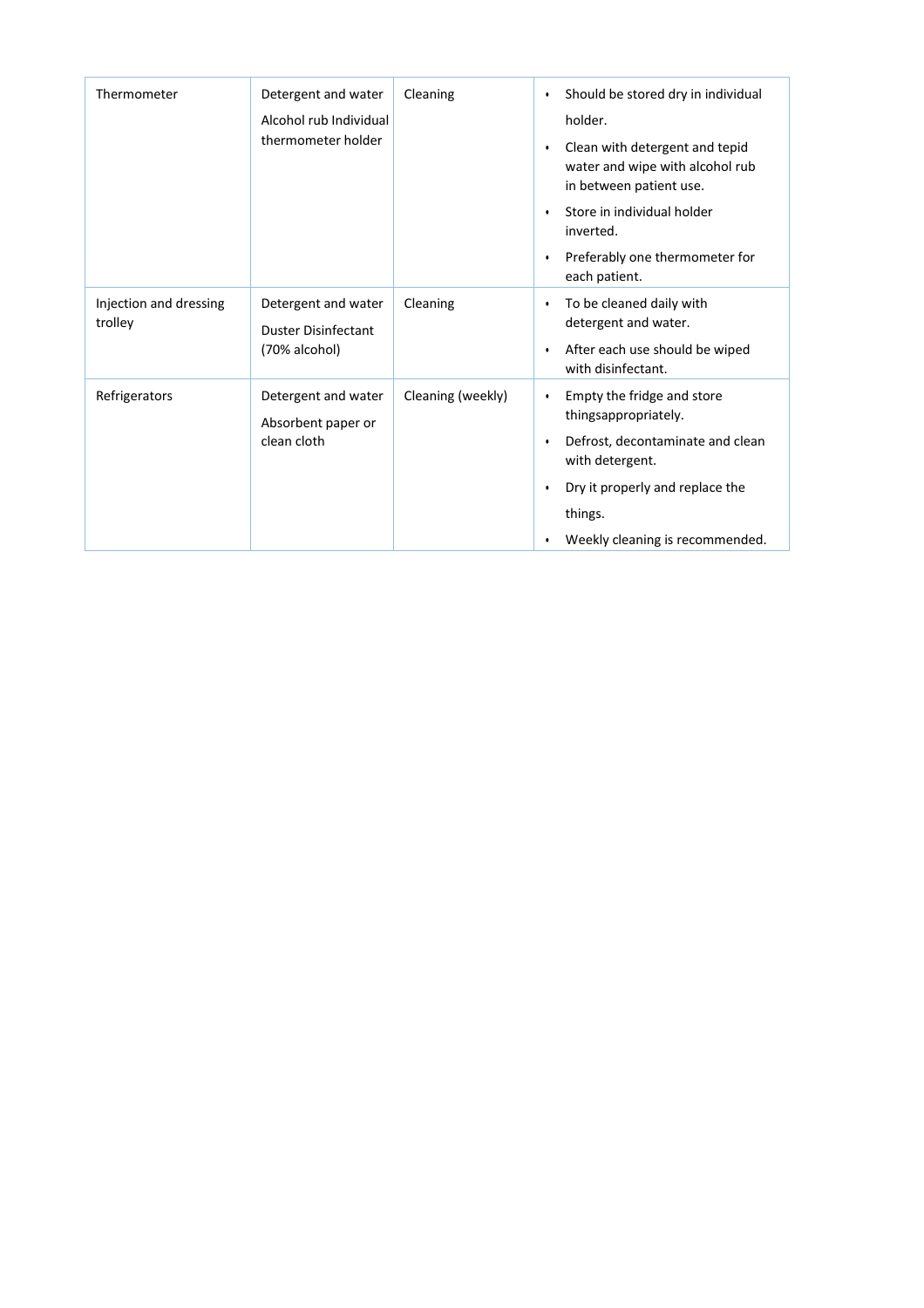| <b>Area/Items</b>                                                              | Item/Equipment                                                                                                                                                                                              | <b>Process</b>                                 | Method/procedure                                                                                                                                                                                                                                                                                                                                                                     |
|--------------------------------------------------------------------------------|-------------------------------------------------------------------------------------------------------------------------------------------------------------------------------------------------------------|------------------------------------------------|--------------------------------------------------------------------------------------------------------------------------------------------------------------------------------------------------------------------------------------------------------------------------------------------------------------------------------------------------------------------------------------|
| Lodging area                                                                   |                                                                                                                                                                                                             |                                                |                                                                                                                                                                                                                                                                                                                                                                                      |
| General cleaning                                                               | Detergent and<br>warm water<br>Mop<br>Two buckets Clean<br>utility gloves<br>Handmops                                                                                                                       | Daily mopping<br>floors<br>Thorough<br>washing | Scrub floors with hot water and detergent with using<br>minimal water. (Do not pour thewater.)<br>Clean with plainwater.<br>$\bullet$<br>Allow to dry<br>$\bullet$<br>Hypochlorite 1% mopping canbe<br>$\bullet$<br>done.<br>Note:Recommend general cleaning procedure should<br>be done twice a day                                                                                 |
| Lockers,<br>tables,<br>cupboard,<br>wardrobes,<br>benches, shelves<br>and cots | Damp duster<br>Warm water<br>Detergent<br>Dry duster                                                                                                                                                        | Damp dusting                                   | Damp dust with warm waterand<br>detergent.                                                                                                                                                                                                                                                                                                                                           |
| Railings                                                                       | Detergent/<br>Sanitizer-hotwater,<br>sodium hypochlorite<br>1%<br>Three small<br>buckets/ or big<br>bowls<br>One with plain<br>water<br>One with detergent<br>solution<br>One for sodium<br>hypochlorite 1% | Daily dusting                                  | Damp dust with warm water and detergent followed<br>٠<br>by disinfection with hypochlorite                                                                                                                                                                                                                                                                                           |
| Mirrors and<br>Glass                                                           | Warm water<br>Detergent water/<br>cleaning solution<br>Damp cloth Wiper                                                                                                                                     | Cleaning                                       | Using warm water and a small quantity of detergent<br>and using a damp cloth, wipe over the mirror and<br>surround, then using a dry lint-free cloth, buff the<br>mirror and glass to a clean dryfinish.                                                                                                                                                                             |
| Sluice room<br>Stainless steel/<br>Any other sink                              | Powder cleanser<br>Detergent powder<br>Wiper<br>Cloth                                                                                                                                                       | Cleaning                                       | Sinks are to be cleaned witha<br>$\bullet$<br>powder cleanser.<br>Firstwetthesink.Sprinkleonalittle powder cleanser and<br>$\bullet$<br>work around the surface with a cloth, include the<br>plughole.<br>Do not use the powder cleanseron<br>dry sink.<br>After removing spillage and any stains, flush away with<br>$\bullet$<br>running water. Wipe down the surface of the sink. |
| Pantry furniture                                                               | Duster                                                                                                                                                                                                      | Dusting                                        | Dampdust<br>$\bullet$                                                                                                                                                                                                                                                                                                                                                                |
| Telephone                                                                      | Warm water<br>detergent solution<br>Duster                                                                                                                                                                  | General cleaning                               | Damp dust with warm waterand<br>$\bullet$<br>detergent.<br>Payingspecialattentiontotheear<br>$\bullet$<br>and mouth piece and dry it properly.                                                                                                                                                                                                                                       |
| Desks                                                                          | Damp cloth<br>Furniture polish                                                                                                                                                                              | Dusting                                        | Wipe top sides and draw handles with a damp cloth.<br>٠<br>Wooden desks should be cleaned with furniture polish<br>and buffed to clear glows. Pen holder etc. to be cleaned<br>ordusted.                                                                                                                                                                                             |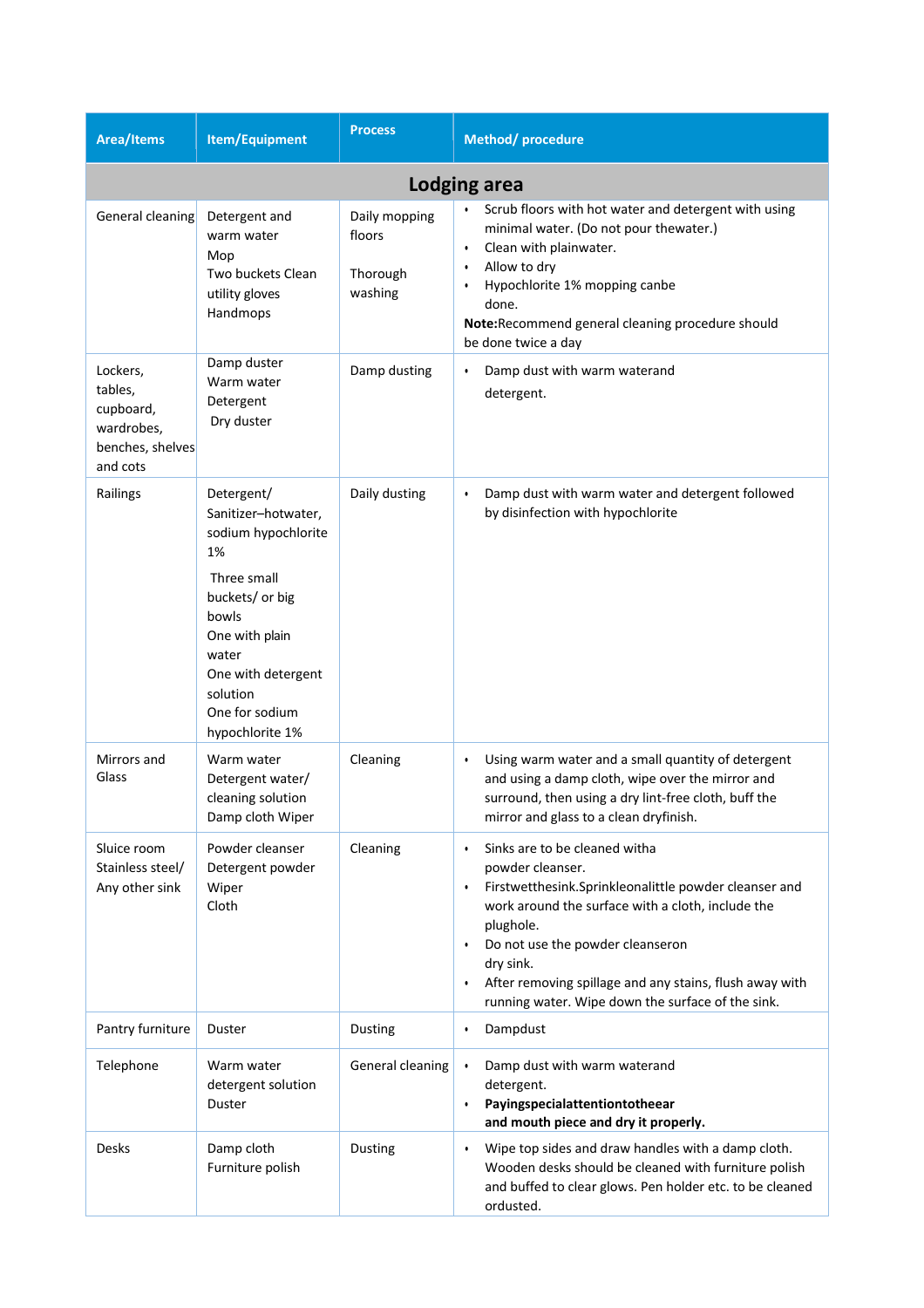| Chairs (Vinyl)                                                         | Warm water and<br>detergent                          | Cleaning                                                       | Wipe down with warm water and detergent. Remove<br>$\bullet$<br>any marks under arms and seat. Check fordamage<br>to stoppers, if stopper require replacement, report to<br>maintenance department.                                                                                                               |
|------------------------------------------------------------------------|------------------------------------------------------|----------------------------------------------------------------|-------------------------------------------------------------------------------------------------------------------------------------------------------------------------------------------------------------------------------------------------------------------------------------------------------------------|
| Furniture and<br>fittings                                              | Warm water and<br>detergent<br>Rag piece             | <b>Dusting</b>                                                 | Using warm water and detergent, damp dust all<br>٠<br>furniture and fittings, including chairs, stools, beds,<br>tables, cupboards, wardrobes, lockers, trolleys,<br>benches, shelves and storage racks, waste/bins, fire<br>extinguishers, oxygen cylinders, televisions window sills<br>and dry properly.       |
| Bed tables,<br>bedside lockers                                         | Warm water and<br>detergent<br><b>Wiper Duster</b>   | Cleaning                                                       | Wipe down over bed table. Wipe top and underneath<br>$\bullet$<br>base and stand, using warm water and detergent. Dry<br>oncompletion.<br>Wipe down the bedside. Remove marks from fronts<br>$\bullet$<br>of draws and sides. Using warm water and detergent,<br>wash the top to remove any sticky marks anddust. |
| Light switches<br>and over-bed<br>lights                               | Damp cloth (never<br>wet)<br>Detergent<br>Warm water | Cleaning                                                       | • Light switches to be cleaned of dust, spots and finger<br>marks. Clean with a damp cloth (never wet) and<br>detergent.<br>• Over-bed lighting to be damp dusted. Clean with warm<br>water and detergent.                                                                                                        |
| Curtains                                                               | Soft clothes<br>Water<br>Mild soap solution          | Cleaning                                                       | Clean with water and soap for curtains<br>$\bullet$                                                                                                                                                                                                                                                               |
| White clothes                                                          | Sodium<br>hypochlorite 1%<br>Tap water               | Washing                                                        | Should be washed under running water and soaked in<br>1% sodium hypochlorite for 20minutes.<br>Note: PPE should be worn while washing soiled linen.                                                                                                                                                               |
| Mattress and<br>pillow covers<br>(cloth)                               | Tap water                                            | Washing                                                        | Mattress and pillows should be covered with a<br>reusable mattress cover.<br>It should be changed for each patient and when soiled<br>sent to the laundry according to schedule.                                                                                                                                  |
| Mattress/<br>Pillow with<br>rexin cover<br>Normal/<br>without<br>rexin | Sodium<br>hypochlorite 1%<br>Sunlight                | Terminal<br>Damp dusting<br>and cleaning<br>Drying in sunlight | If with rexin cover, can be cleaned with 1% sodium<br>$\bullet$<br>hypochlorite before use for next patient<br>If routine mattress, dry it in bright sunlight for 1-2<br>$\bullet$<br>days before using for next patient                                                                                          |
| Water jars                                                             | Vim powder Soap<br>and water                         | Cleaning                                                       | Recommended boiled water for drinking<br>Water jars should be scrubbed/ cleaned with soap and<br>water and boiled water before filling withwater.                                                                                                                                                                 |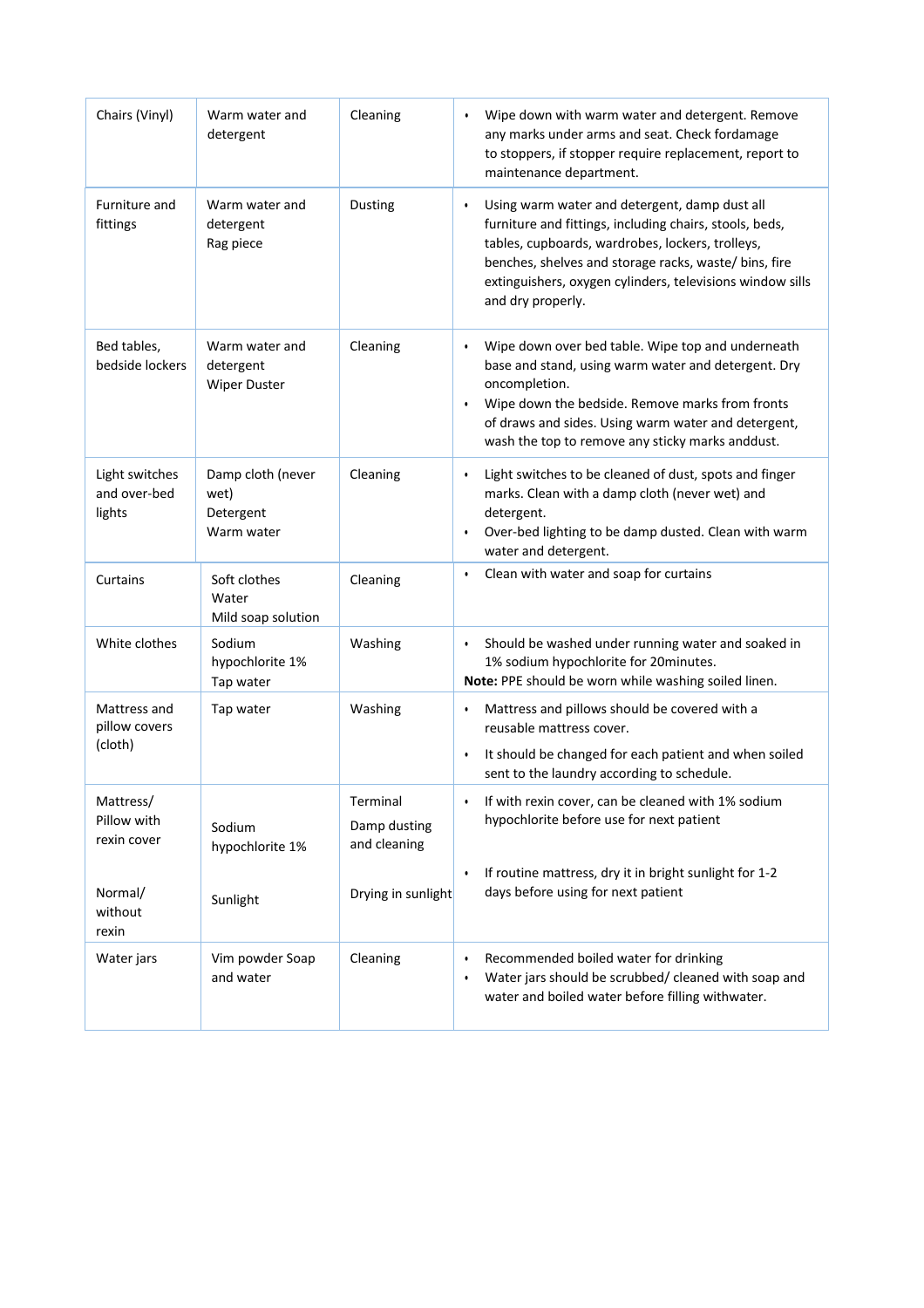| <b>Areas</b>                        | <b>Agents / Toilet cleaner</b>                                        | <b>Procedure</b>                                                                                                                                                                                                                                                                           |  |
|-------------------------------------|-----------------------------------------------------------------------|--------------------------------------------------------------------------------------------------------------------------------------------------------------------------------------------------------------------------------------------------------------------------------------------|--|
| <b>Cleaning of toilets</b>          |                                                                       |                                                                                                                                                                                                                                                                                            |  |
| Toilet pot/<br>commode              | Sodium hypochlorite 1%/<br>Soap powder / long handle angular<br>brush | Inside of toilet pot/commode:<br>Scrub with the recommended agents and<br>the long handle angular brush.<br>Outside: Clean with recommended agents;<br>$\bullet$<br>use a nylon scrubber.                                                                                                  |  |
| Lid/commode                         | Nylon scrubber and soap powder                                        | Wet and scrub with soap powder and the<br>$\bullet$<br>nylon scrubber inside and outside                                                                                                                                                                                                   |  |
| Toilet floor                        | Soap powder and scrubbing brush/<br>nylon broom                       | Scrub floor with soap powder and the<br>$\bullet$<br>scrubbing brush<br>Wash with water<br>$\bullet$<br>Use sodium hypochlorite1% dilution<br>$\bullet$                                                                                                                                    |  |
| Tap                                 | Nylon scrubber and soap powder                                        | Wet and scrub with soap powder and the<br>$\bullet$<br>nylon scrubber.                                                                                                                                                                                                                     |  |
| Outside sink                        | Soap powder and nylon scrubber                                        | Scrub with the nylon scrubber.<br>$\bullet$                                                                                                                                                                                                                                                |  |
| Showers area /<br>Taps and fittings | Warm water<br>Detergent powder<br>Nylon Scrubber                      | Thoroughly scrub the floors/tiles with<br>$\bullet$<br>warm water and detergent<br>Wipe over taps and fittings with a damp<br>$\bullet$<br>cloth and detergent.<br>Care should be taken to clean the<br>$\bullet$<br>underside of taps and fittings.<br>Taps should be dried aftercleaning |  |
| Soap dispensers                     | Detergent and water                                                   | Daily dusting<br>$\bullet$<br>Should be cleaned weeklywith<br>$\bullet$<br>detergent and water and dried.                                                                                                                                                                                  |  |

**Note:** Dry the floors with a separate drying mop.